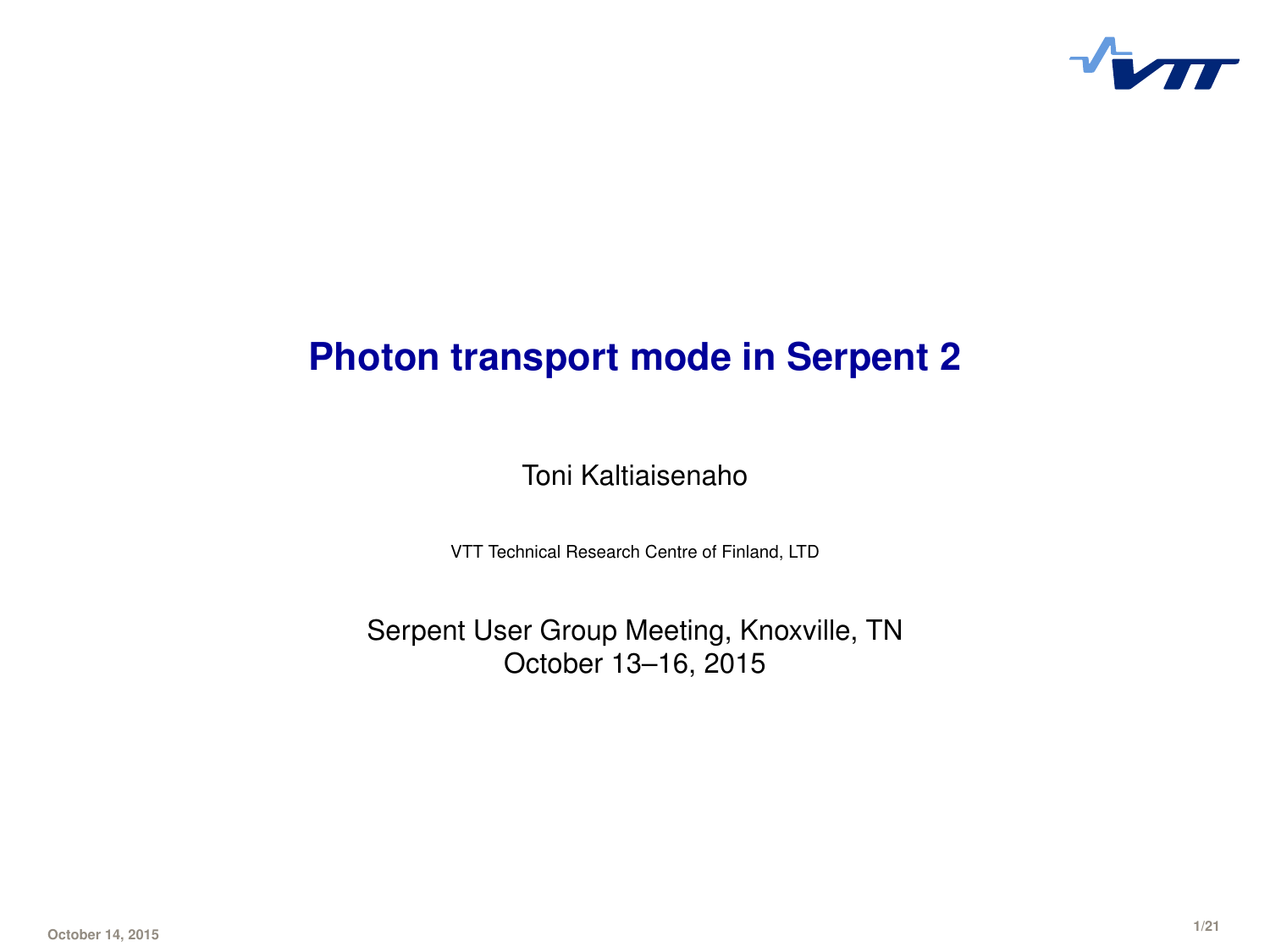

### **Outline**

- $\blacktriangleright$  Photon physics in Serpent
- $\blacktriangleright$  Doppler broadening in Compton scattering
- $\blacktriangleright$  Thick-target bremsstrahlung approximation
- $\blacktriangleright$  Comparison to MCNP6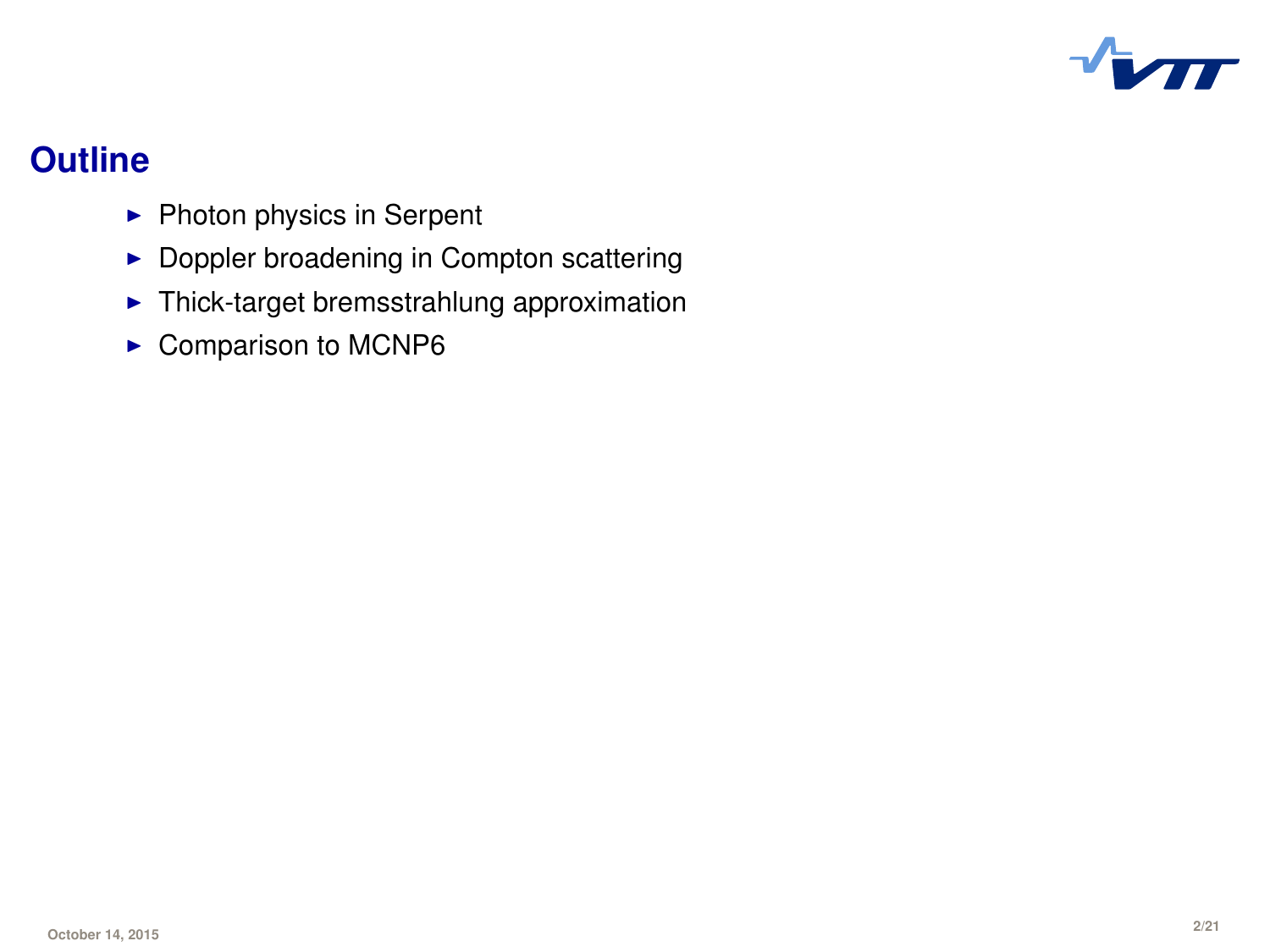

### **Photon transport mode**

- $\triangleright$  Detailed photon physics is included in version 2.1.24
- $\blacktriangleright$  Photon transport for elements from  $Z = 1$  to 98
- $\blacktriangleright$  Energy range of photons from 1 keV to 100 MeV
- $\triangleright$  Data:
	- $\triangleright$  Most of the interaction data is from ENDF-B-VII.1 (form factors, incoherent scattering functions, photoelectric cross sections and atomic relaxation data)
	- $\triangleright$  Other sources for data not found in ENDF-B-VII.1 (Compton profiles, bremsstrahlung data and electron stopping powers)
	- In Matlab script is used for preprocessing of some of the data and for converting the data to a simpler format
	- $\triangleright$  Total cross sections of photon interactions from an MCNP-library, e.g. mcplib12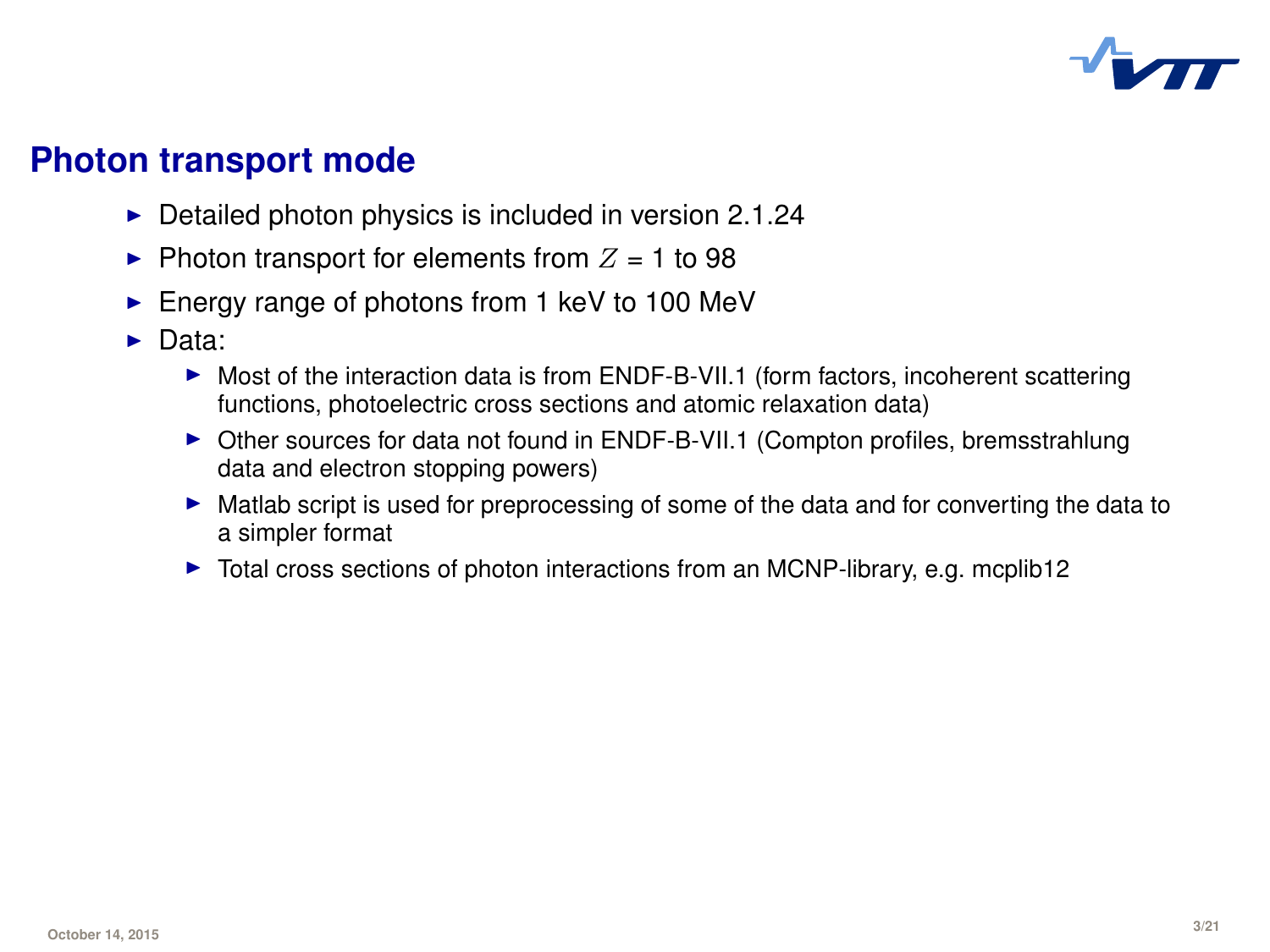

## **Interaction physics**

**Rayleigh scattering** (elastic scattering from the electron cloud of an atom)

• Direction is sampled using the form factor approximation

**Compton scattering** (inelastic scattering from an atomic electron)

- Direction is sampled using the incoherent scattering function approximation
- Doppler broadening of the photon energy is taken into account

#### **Photoelectric effect**

• Electron shell is selected with a probability given by its cross section, all subshells are included

#### **Pair production**

- The energies and directions of the electron and positron are sampled using appropriate theoretical distributions
- Positron annihilation at rest generates two 0.511 MeV photons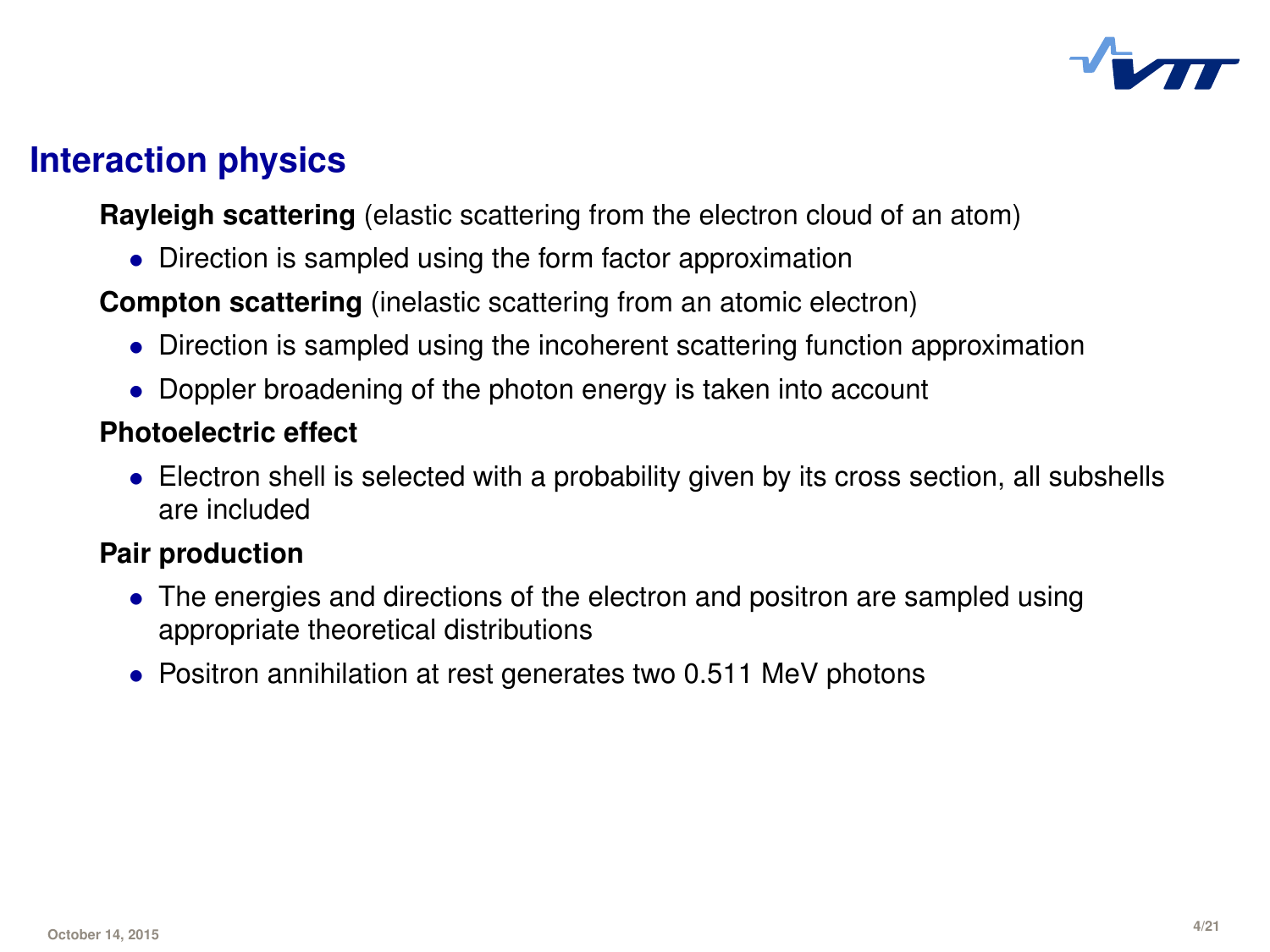

# **Secondary photons**

#### **Atomic relaxation**

- Compton scattering and photoelectric effect cause vacancies in electron shells
- Relaxation cascade through radiative (fluorescence) and non-radiative (Auger, Coster–Kronig) transitions
- Transitions are sampled according to the probabilities given by ENDF/B-VII.1, all possible transitions are included

#### **Thick-target bremsstrahlung approximation (TTB)**

- Electrons are generated through Compton scattering, photoelectric effect, pair production and non-radiative transitions
- Bremsstrahlung photon production is important especially for high- $Z$  atoms at energies above ∼1 MeV
- The number of bremsstrahlung photons and the photon energies are sampled from the distributions given by the continuous slowing down approximation (CSDA)
- Angular distribution is omitted; the direction of the bremsstrahlung photon is equal to the direction of the electron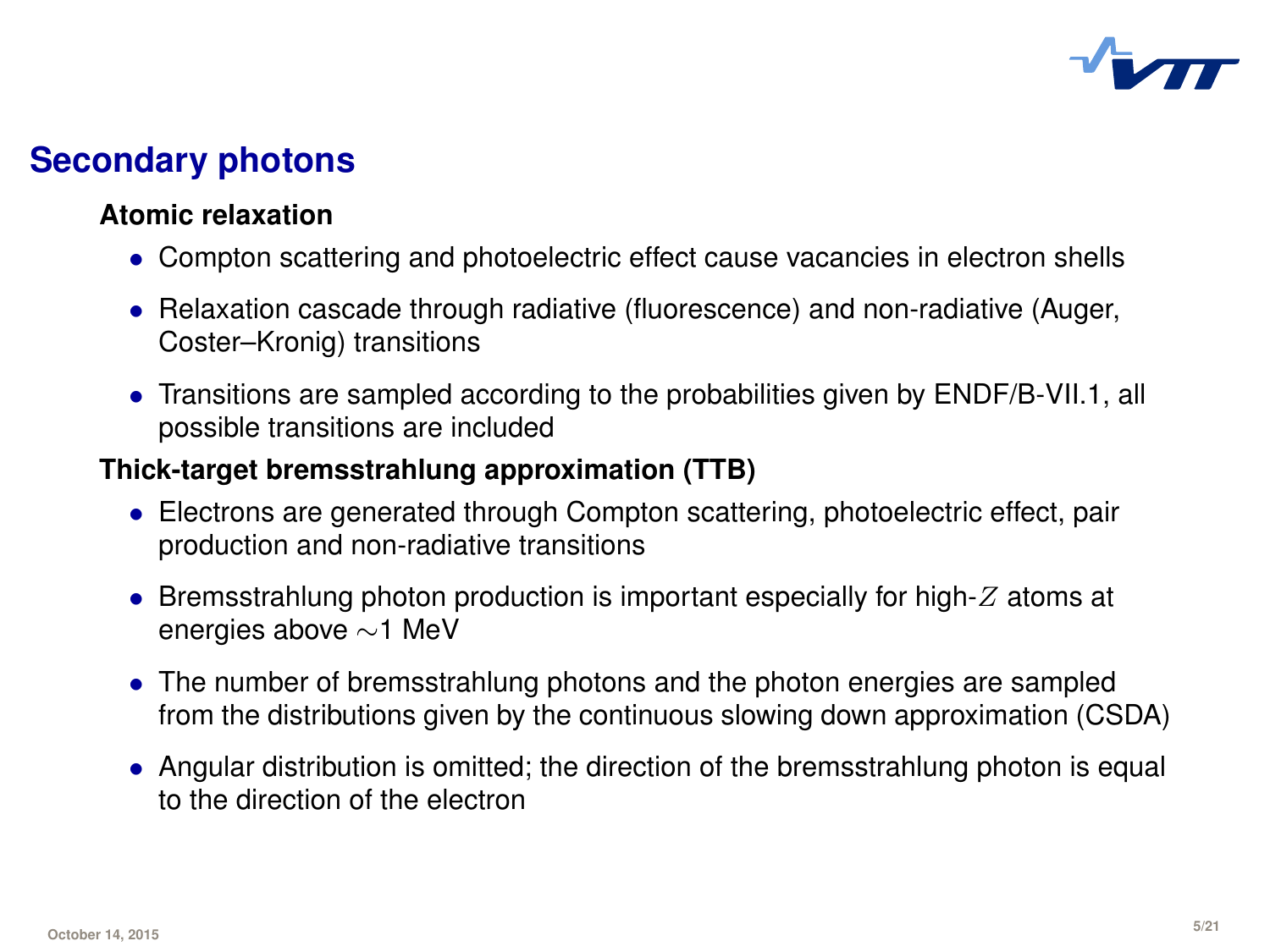

### **Doppler broadening in Compton scattering**

- $\blacktriangleright$  The momentum of the electron broadens the energy spectrum, important below 1 MeV for heavy elements
- Energy broadening is included using Compton profiles  $J(p_z)$ 
	- $J(p_z)$  is a PDF for the projection  $p_z = -\frac{\mathbf{p}_e \cdot \mathbf{q}}{q}$ , where  $\mathbf{p}_e$  is the pre-collision momentum of the electron and q is the momentum transfer vector of the photon
	- Scattered photon energy can be solved from  $p_{\infty}$
- **Figure 11 The minimum of**  $p_z$  is  $p_{z,\text{min}} \approx -137$ , the maximum depends on the incident photon energy, binding energy and scattering angle
- **Compton profile data available only between**  $p_z = 0$  and  $100 \Rightarrow$  extrapolation used in Serpent
- ► MCNP samples  $p_z$  only between  $-100$  and  $100$
- ► Most of the sampled values of  $p_z$  will fall between  $-100$ and 100

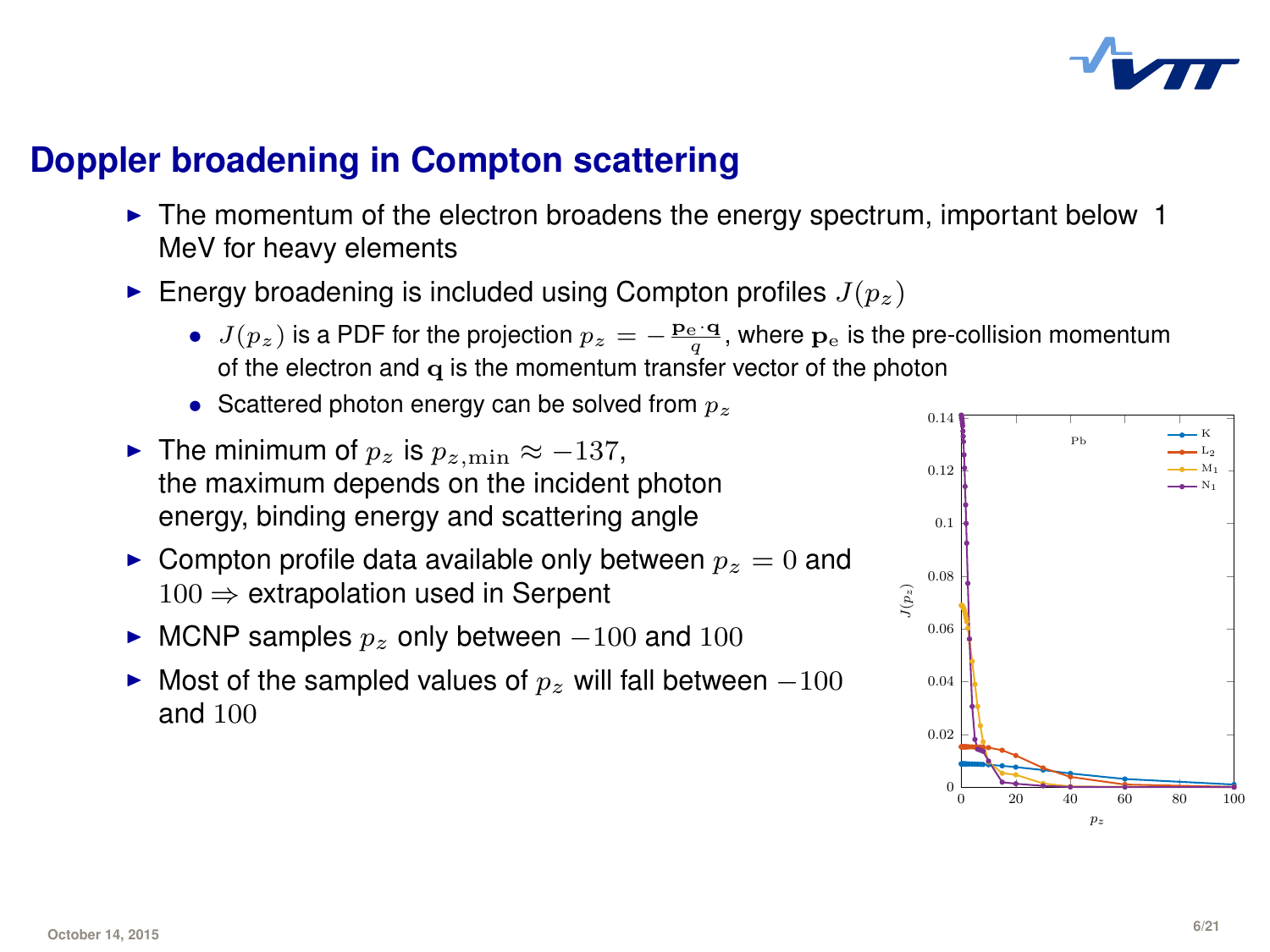

#### **Comparison of Doppler models**



Figure : (a) Energy distribution of 1 MeV photons scattered from K-shell electrons of lead at 20° and 120 $^{\circ}$ . (b) Energy spectrum of photons scattered between  $90^{\circ}$  and  $180^{\circ}$  from a lead target for a 1 MeV photon beam.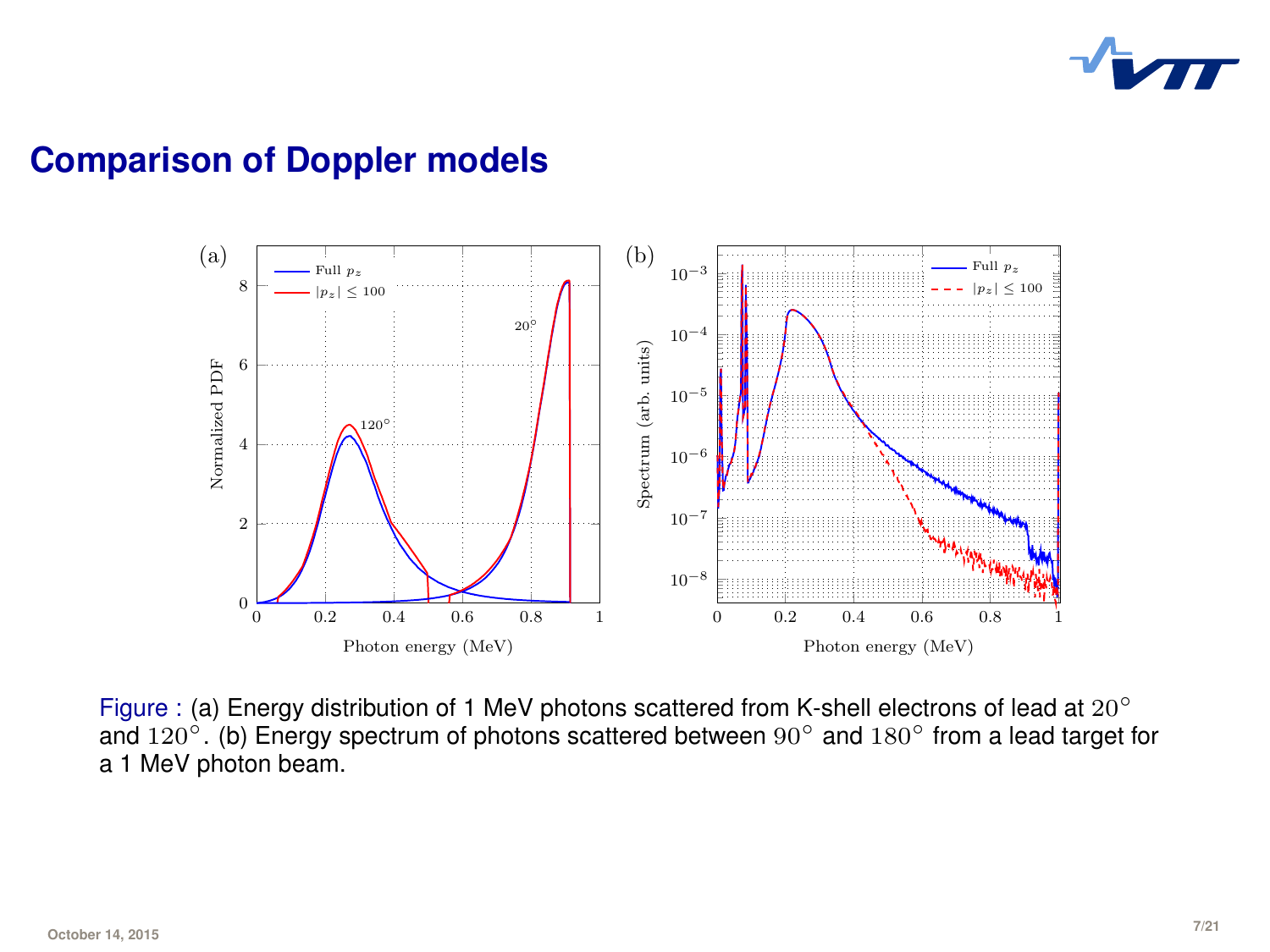

### **Differences in the TTB approximation between Serpent and MCNP6**

- $\blacktriangleright$  The average energy distribution is calculated using single-event bremsstrahlung distributions and electron stopping powers
- $\triangleright$  Stopping powers depend on the material density
	- Important at high energies and in compounds
	- Treated in MCNP6, not implemented in Serpent
- $\blacktriangleright$  Radiative yield is smaller for positrons than for electrons because positrons lose more energy in collisions
	- In MCNP, electron and positron bremsstrahlung distributions are equal
	- In Serpent, a separate treatment for positrons can be chosen
- In Serpent, one bad approximation causes underestimation of the high-end of the bremsstrahlung spectrum
- **EXECUTE:** Bremsstrahlung in compounds doesn't work well in 2.1.24, the method will be updated for 2.1.25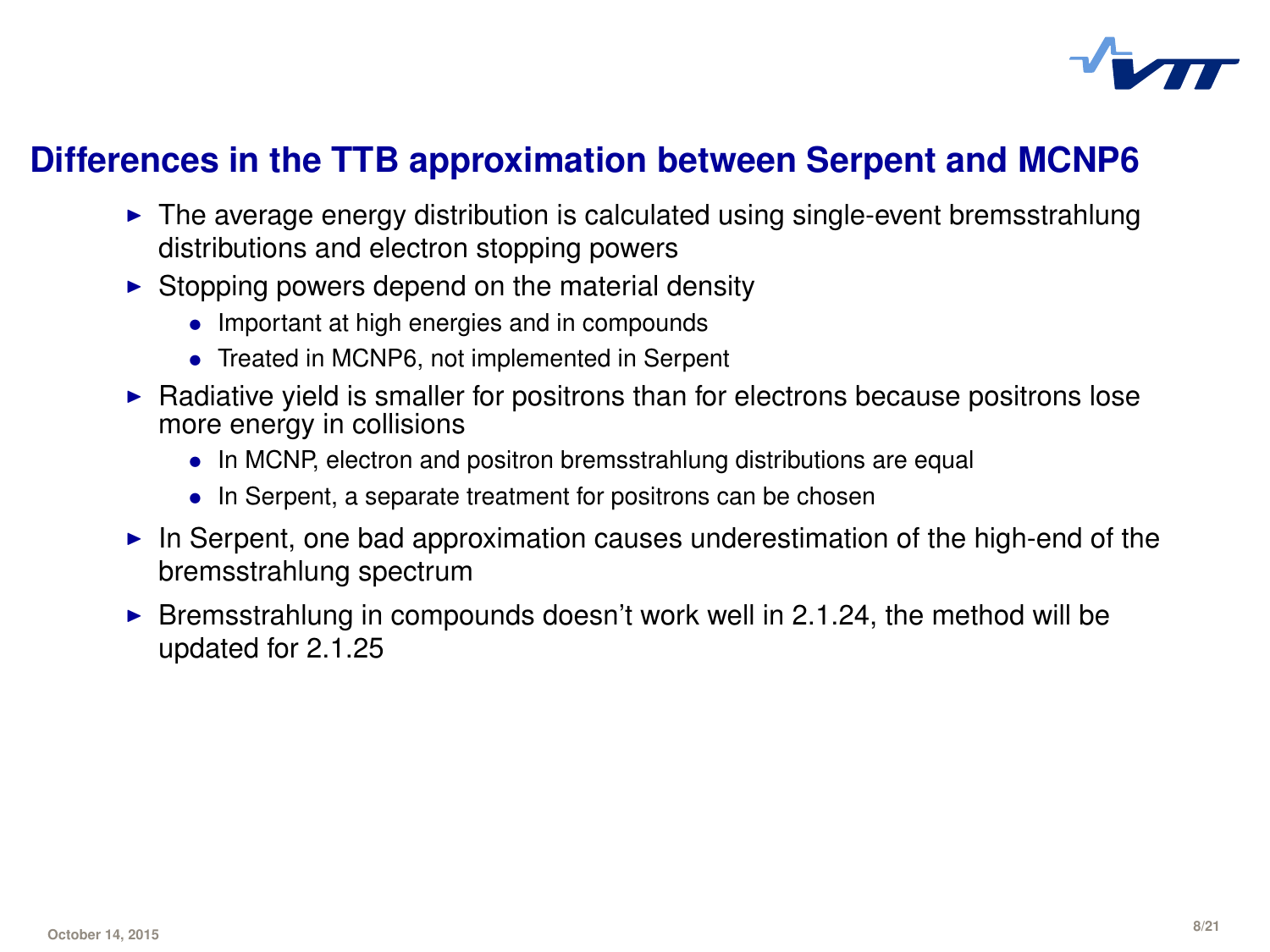### **Test cases**

- $\blacktriangleright$  Energy distribution:
	- Isotropic, mono-energetic point source at the centre of a large sphere
	- Tested energies and materials: 100 keV, 1 MeV, 10 MeV and 100 MeV for water, uranium and uranium dioxide
	- Both positron bremsstrahlung models were tested at 10 and 100 MeV
- $\blacktriangleright$  Energy-angular distribution:
	- Mono-directional point source at the centre of a cylinder
	- Spectrum and total flux tallied as a function of  $z$  and  $r$
	- Test energies and materials: water at 100 keV, 1 MeV and 10 MeV, lead at 100 keV and 1 MeV
- $\triangleright$  Pre-compiled MCNP6.1 executable used in all cases with mcplib12-data
- $\triangleright$  Development version of Serpent used (2.1.25)
- $\triangleright$  Here, relative difference RD = (Serpent result MCNP6 result)/MCNP6 result



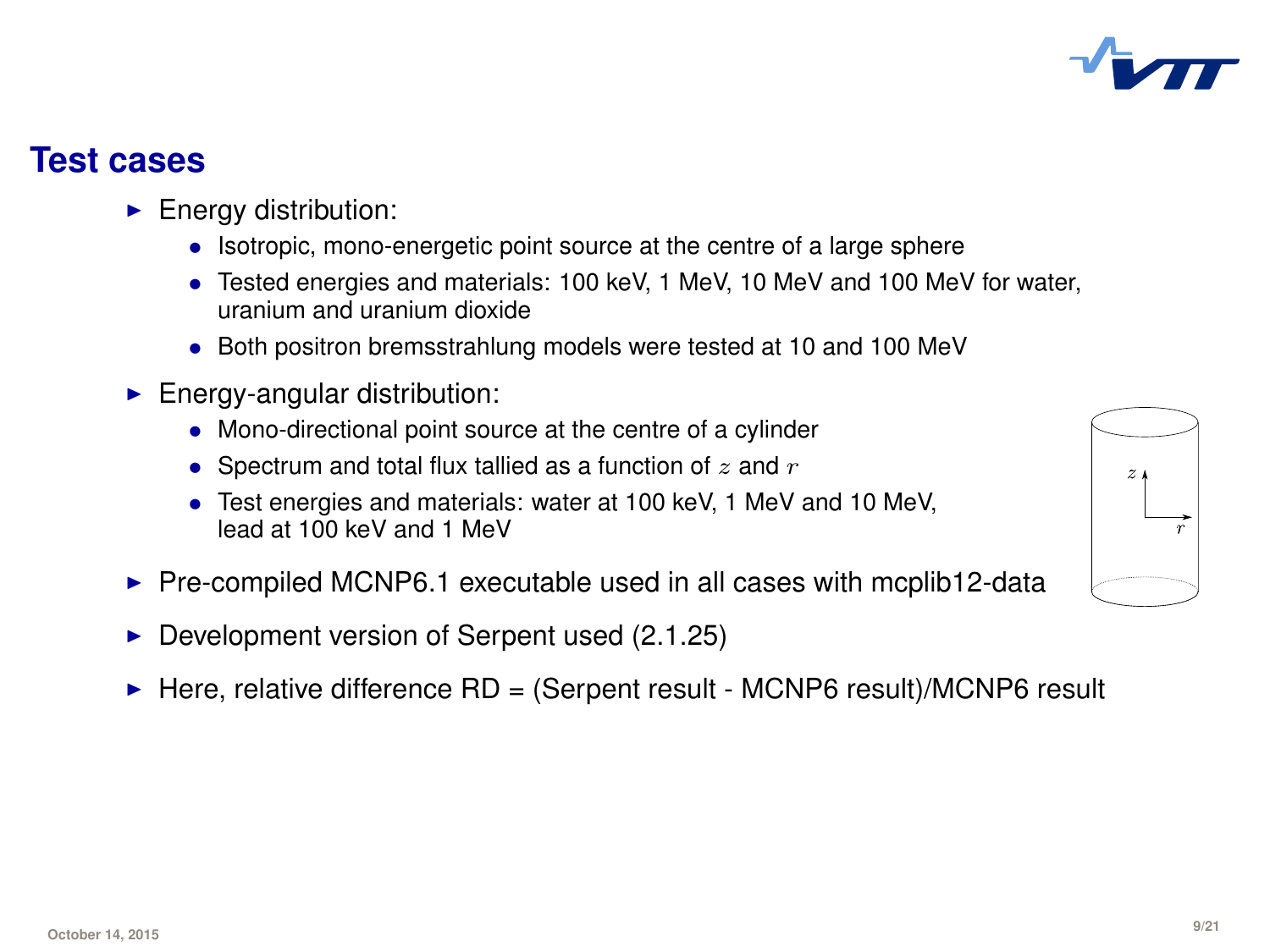

#### **Photon spectrum in water**

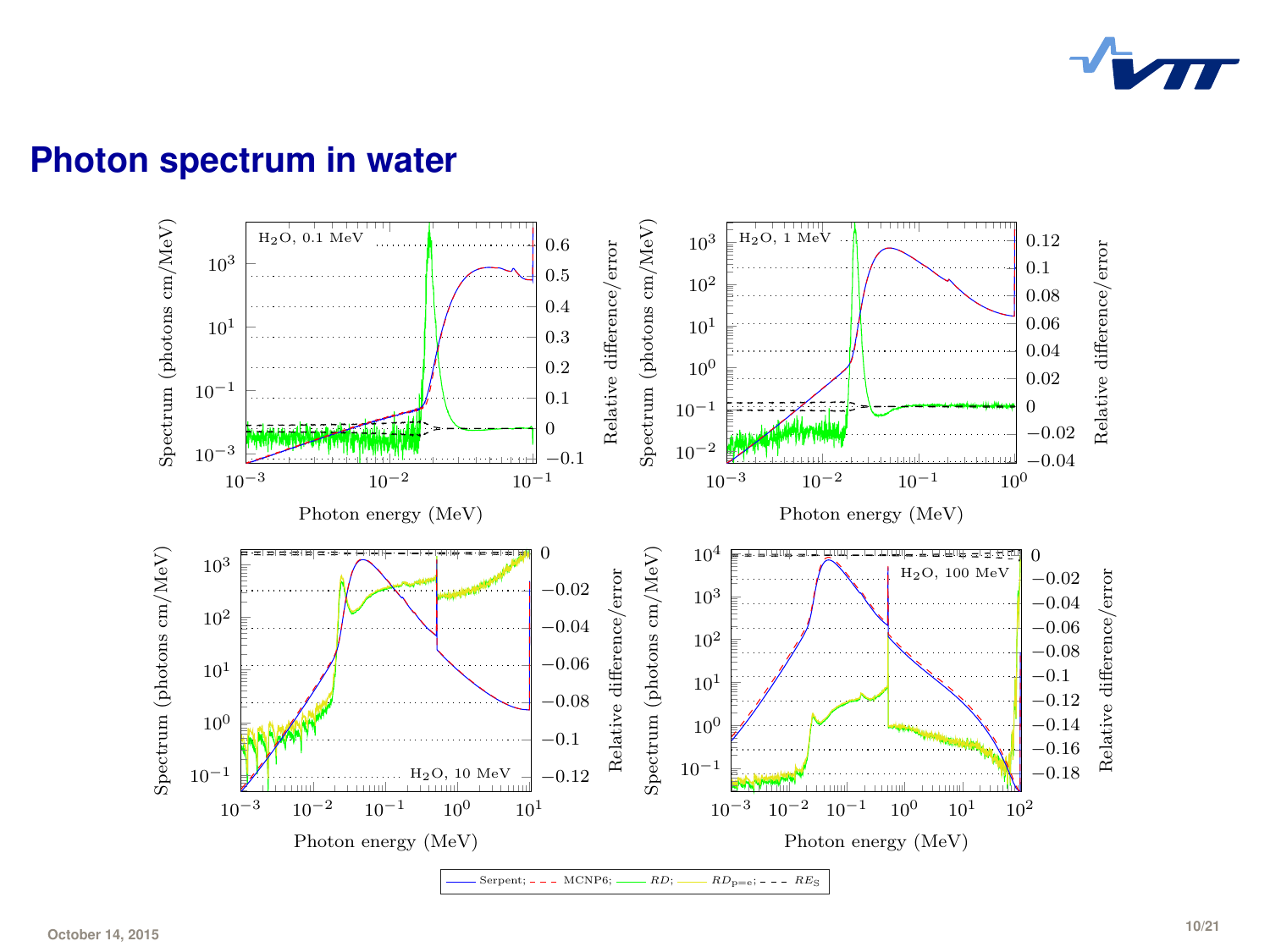

### **Photon spectrum in uranium**

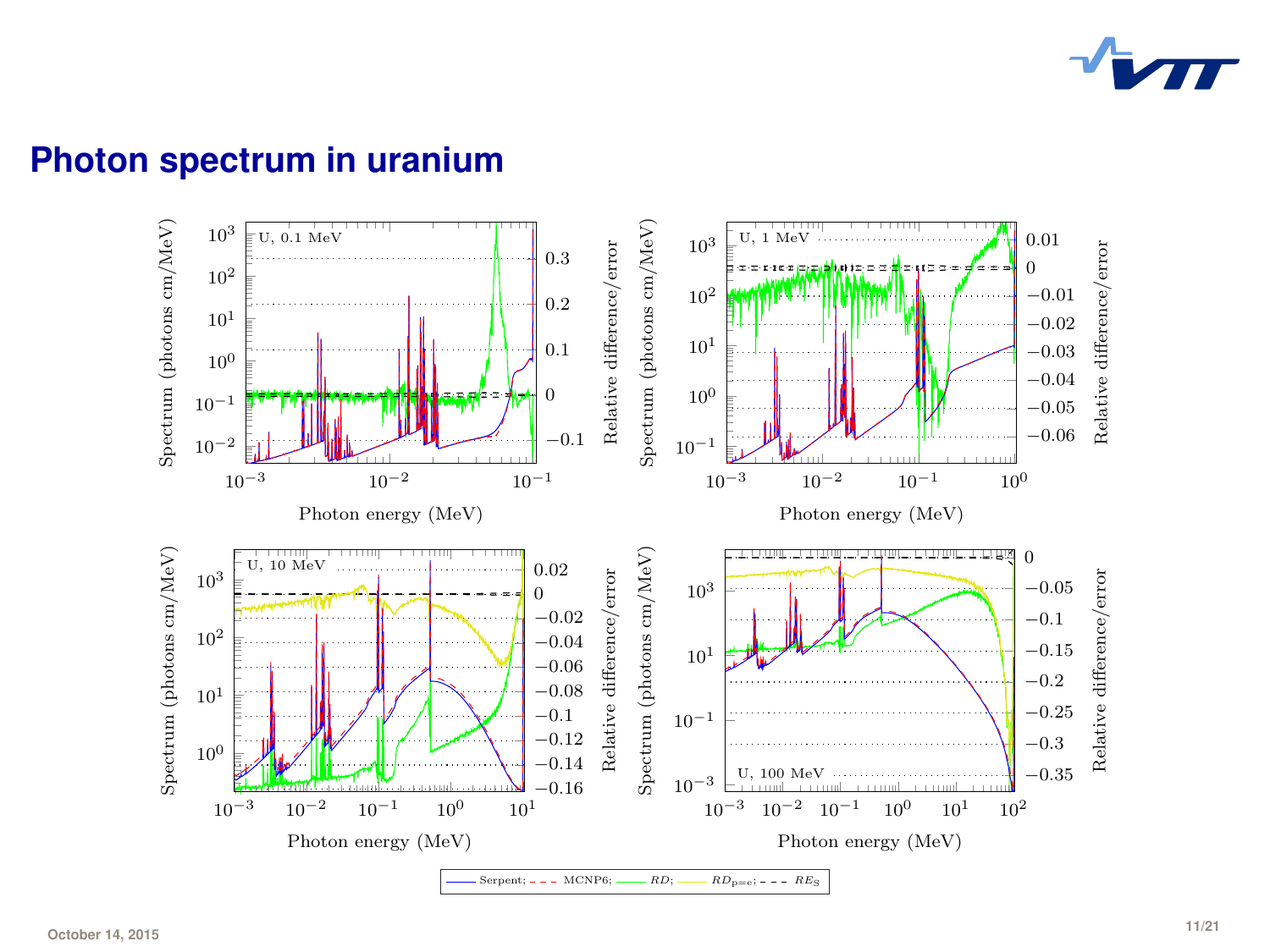

### **Photon spectrum in uranium dioxide**

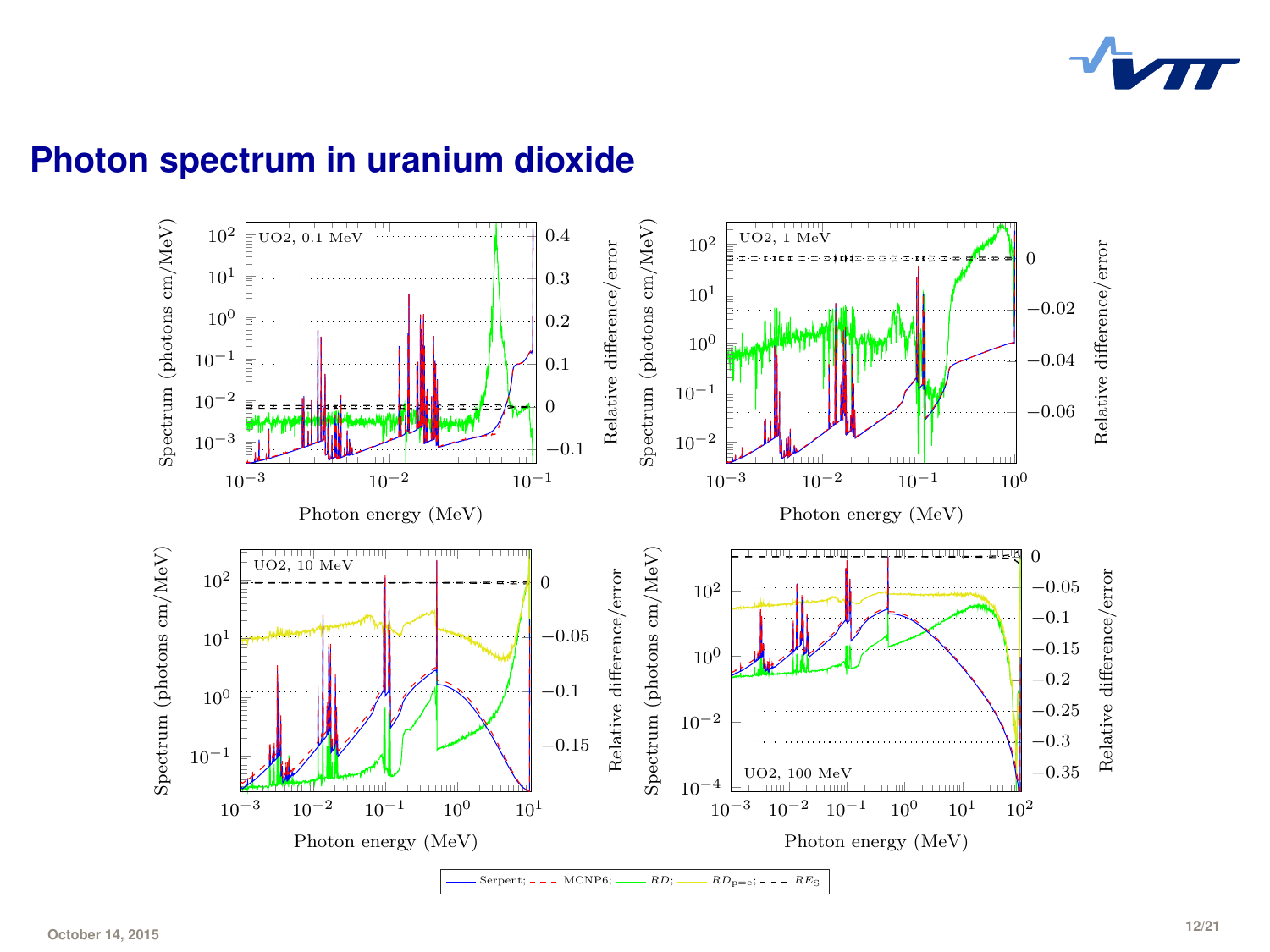

# **Total flux in water cylinder, 100 keV**

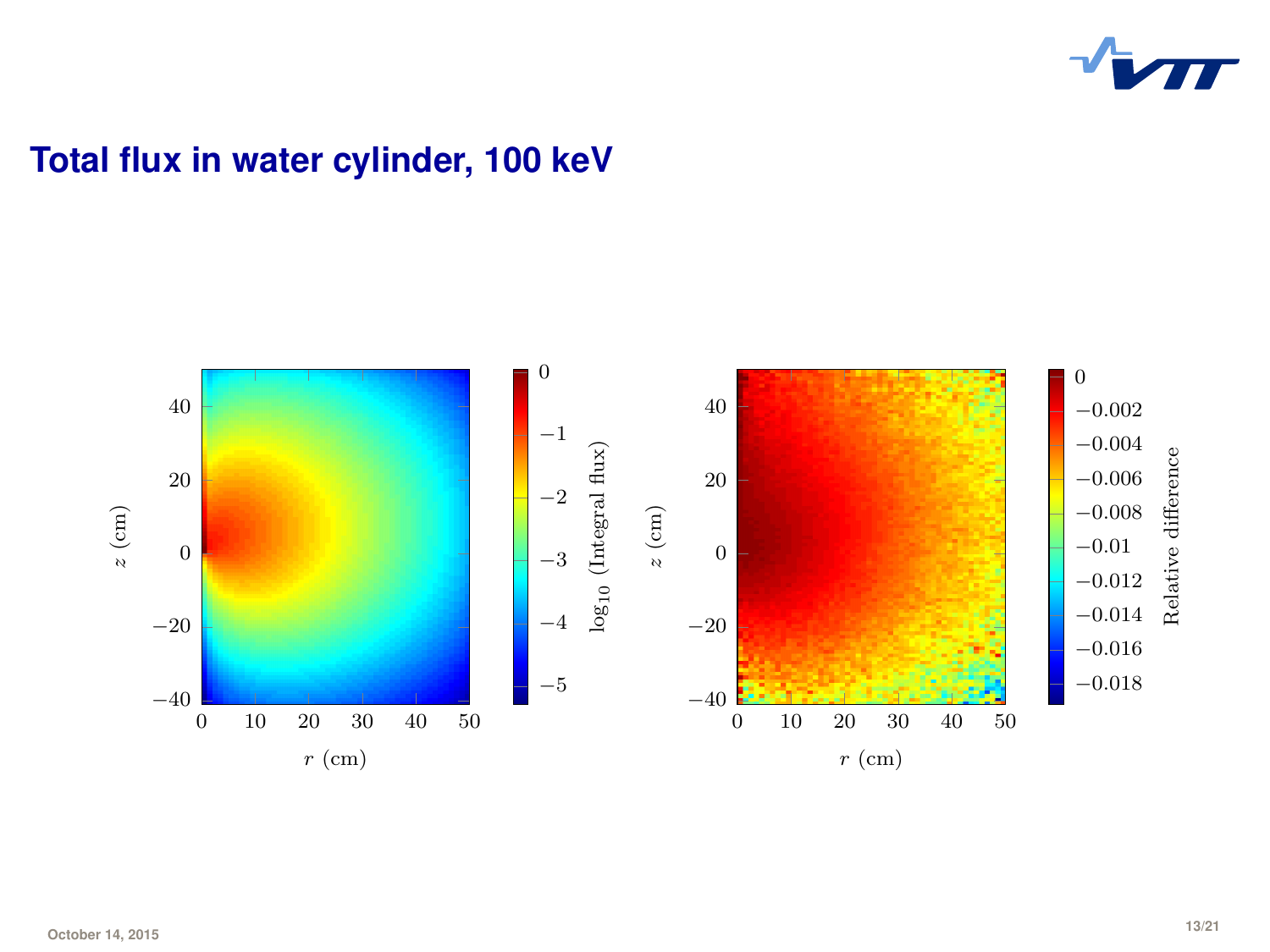

### **Total flux in water cylinder, 1 MeV**

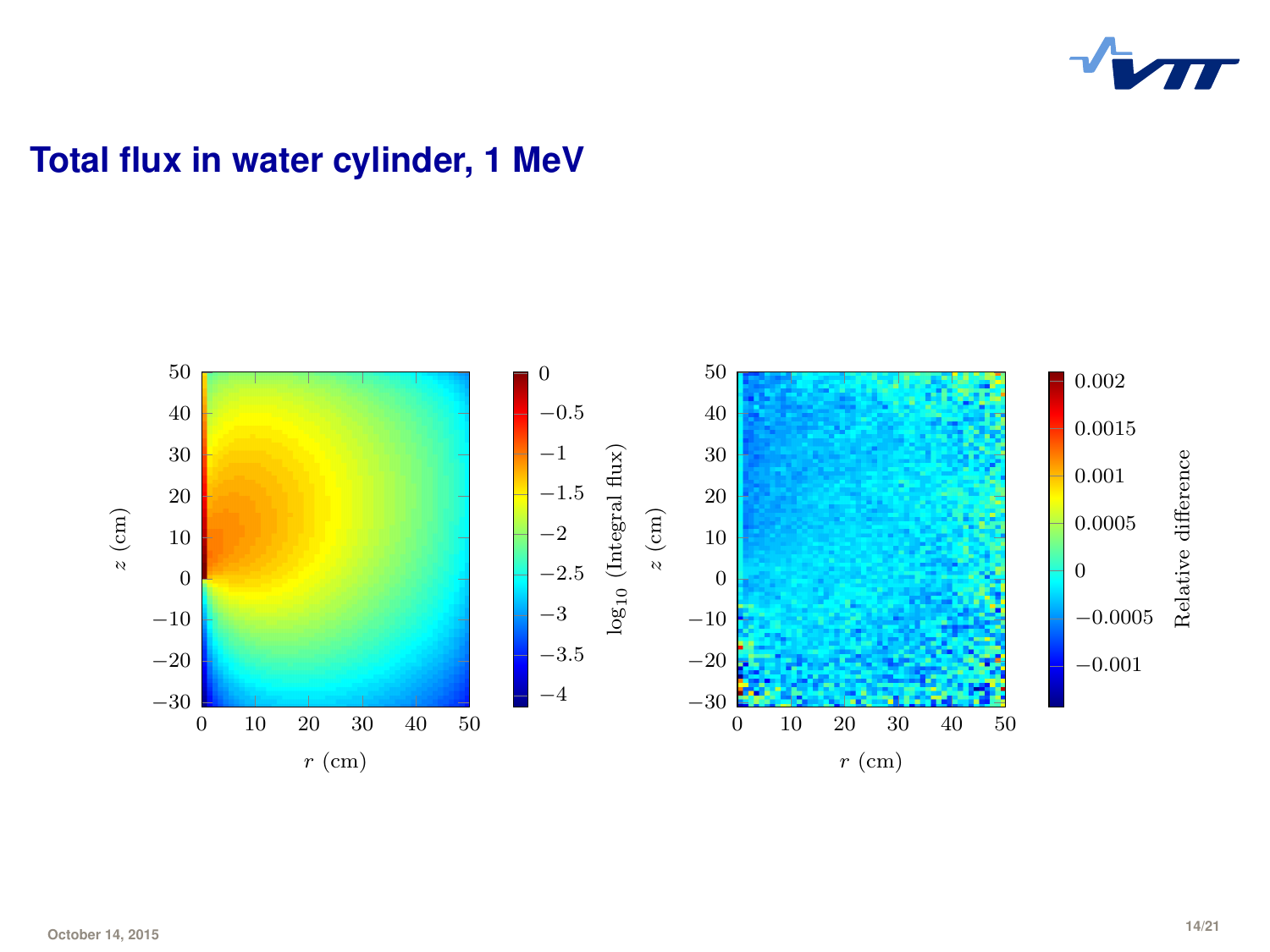

### **Total flux in water cylinder, 10 MeV**

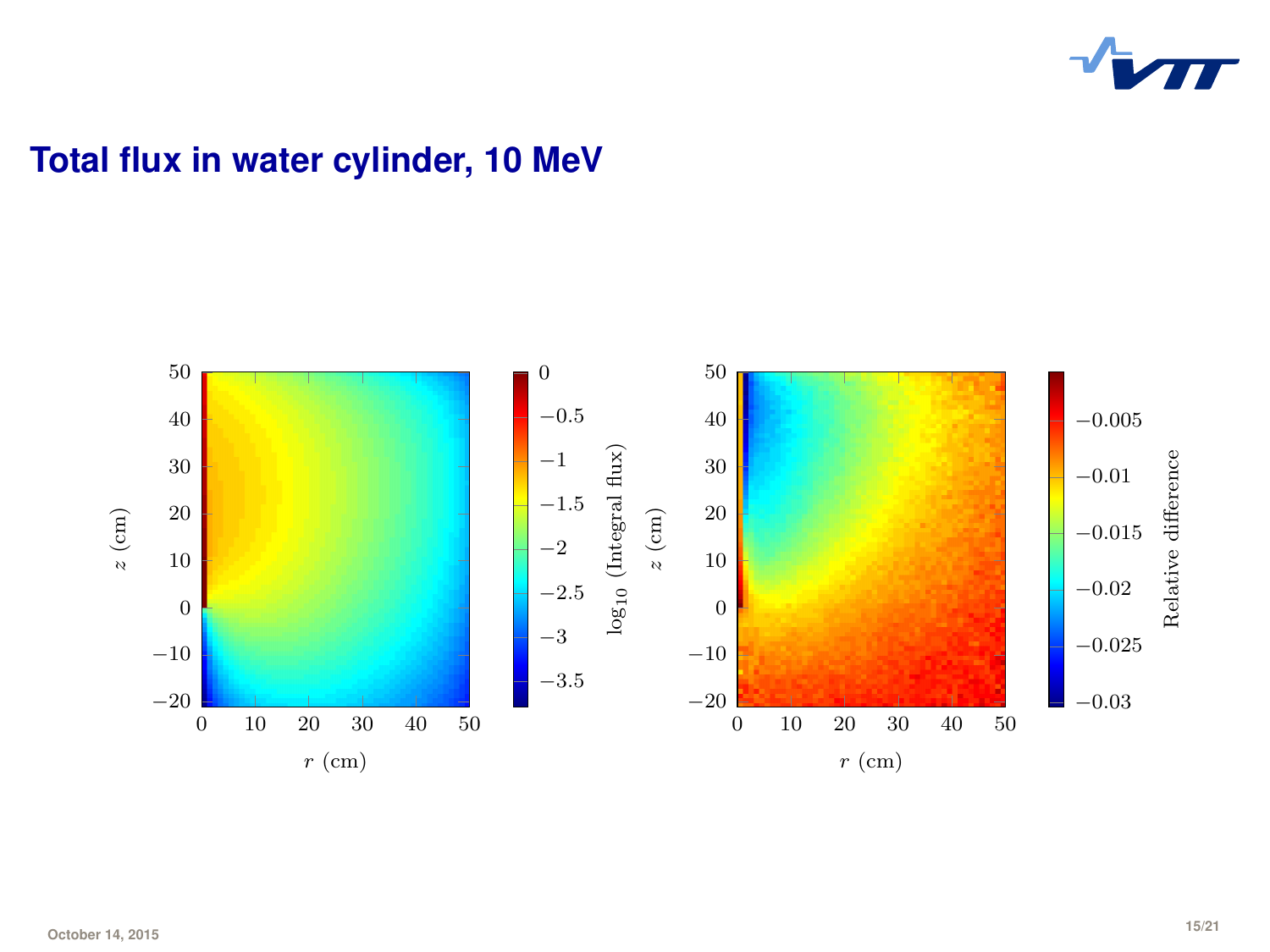

## **Spectrum in lead cylinder, 100 keV**

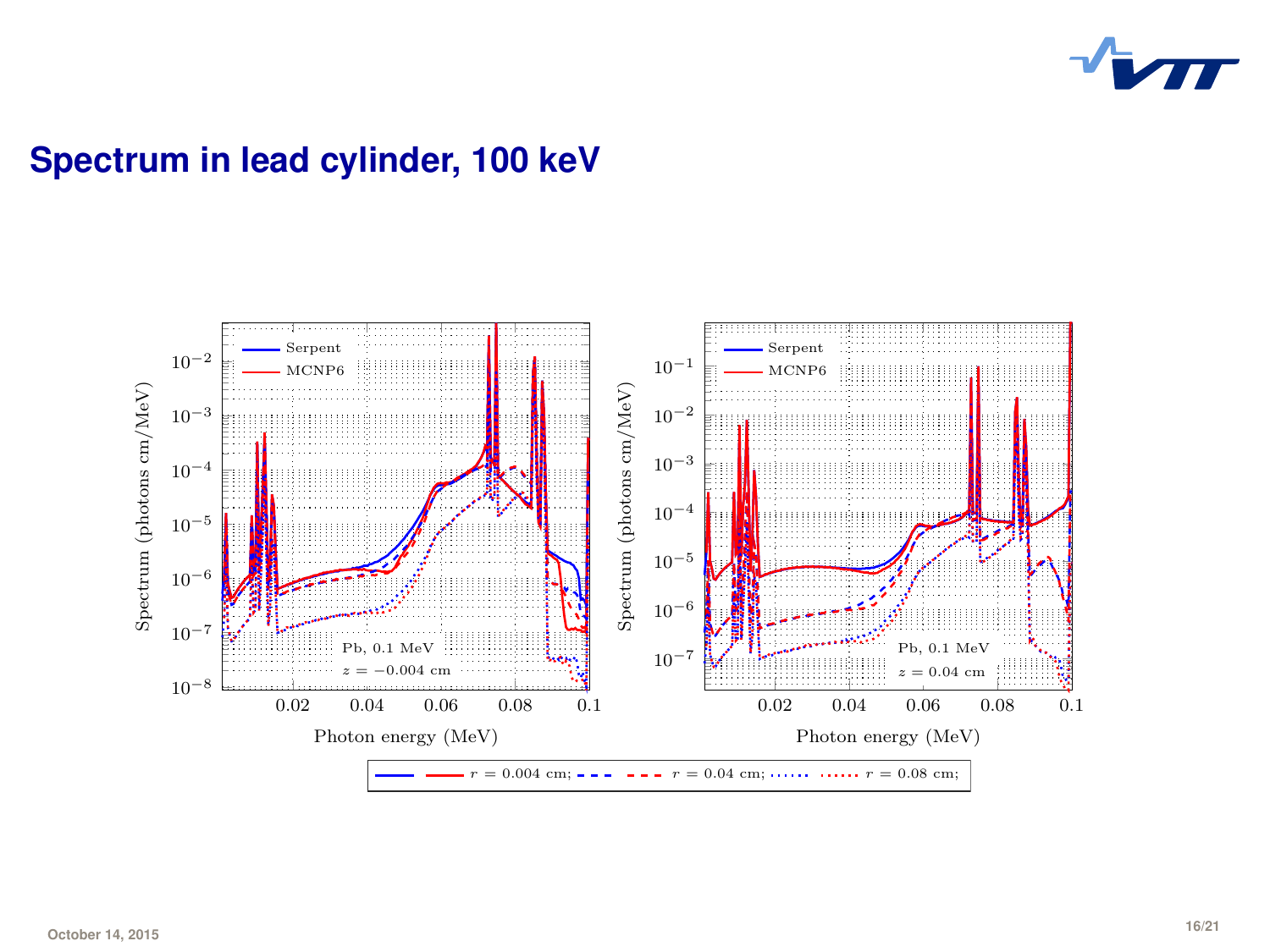

## **Total flux in lead cylinder, 100 keV**

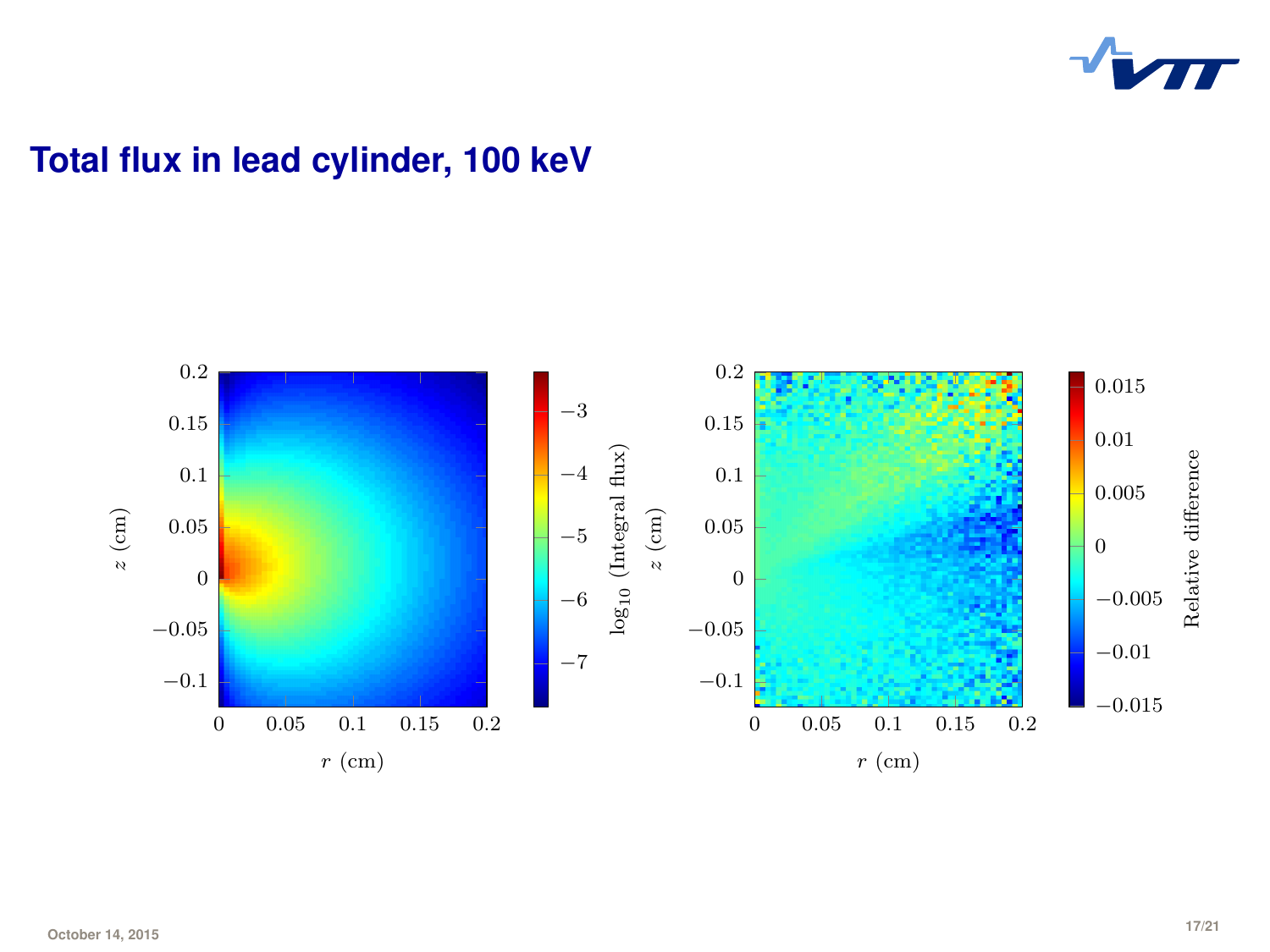

## **Spectrum in lead cylinder, 1 MeV**

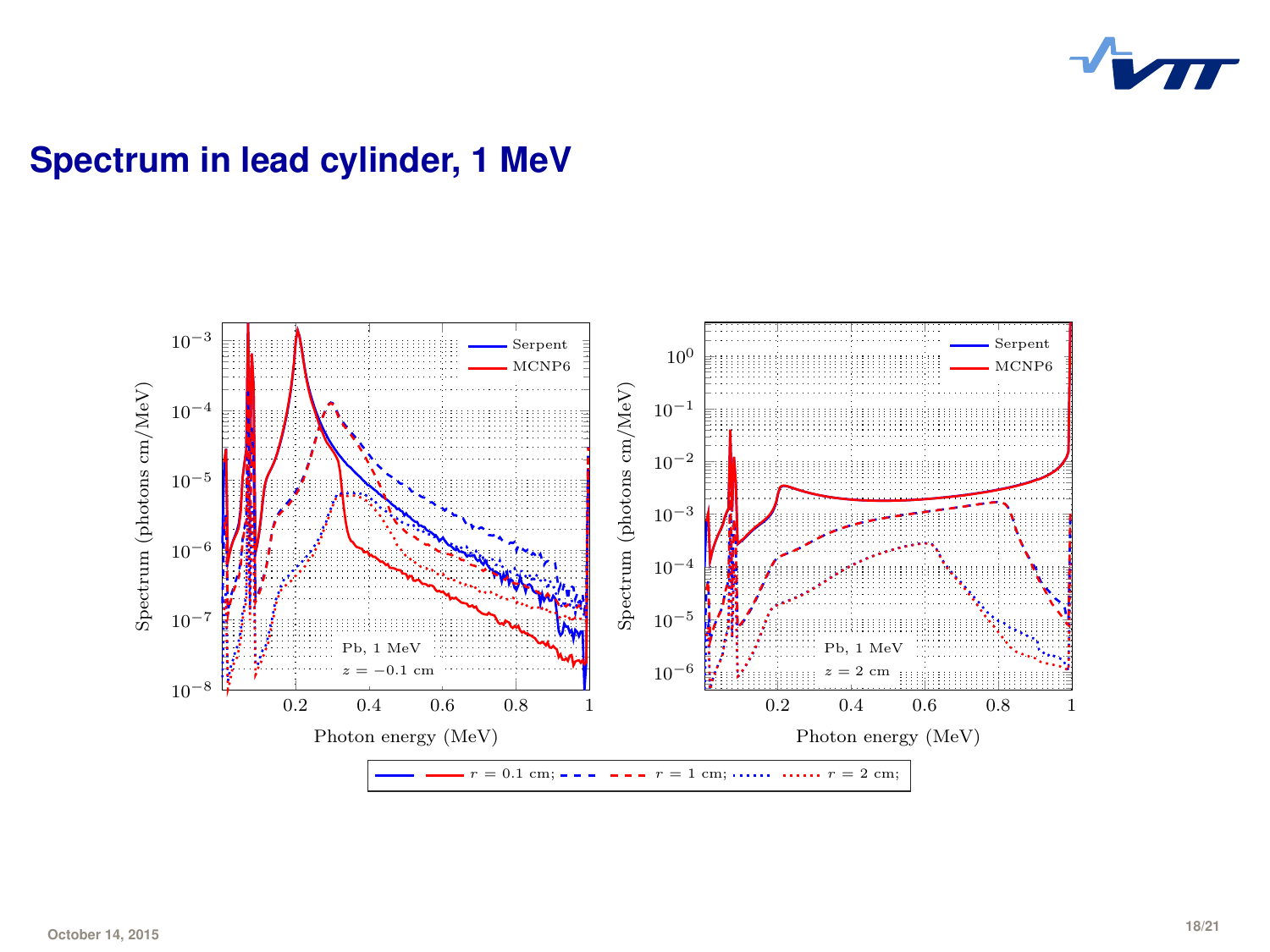

# **Total flux in lead cylinder, 1 MeV**

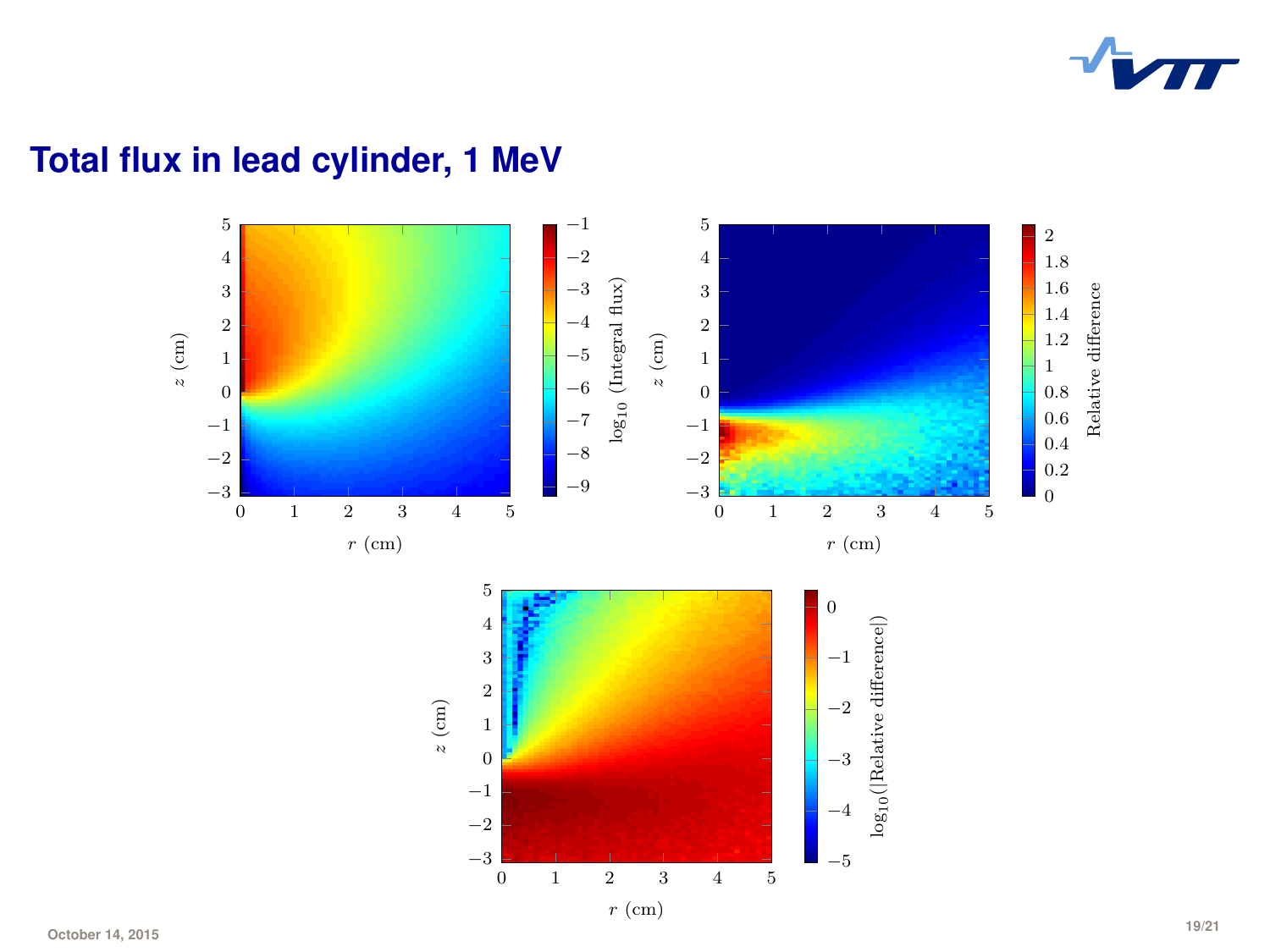

### **Running time comparison in the spectrum (sphere) test case**

- $\blacktriangleright$  Single-core simulations without any tallies, number of photons  $10^{7}-10^{8}$
- $\triangleright$  The pre-compiled version of MCNP6 probably hasn't been compiled with full optimization
- $\triangleright$  Some of the photon physics routines in Serpent have not been fully optimized yet